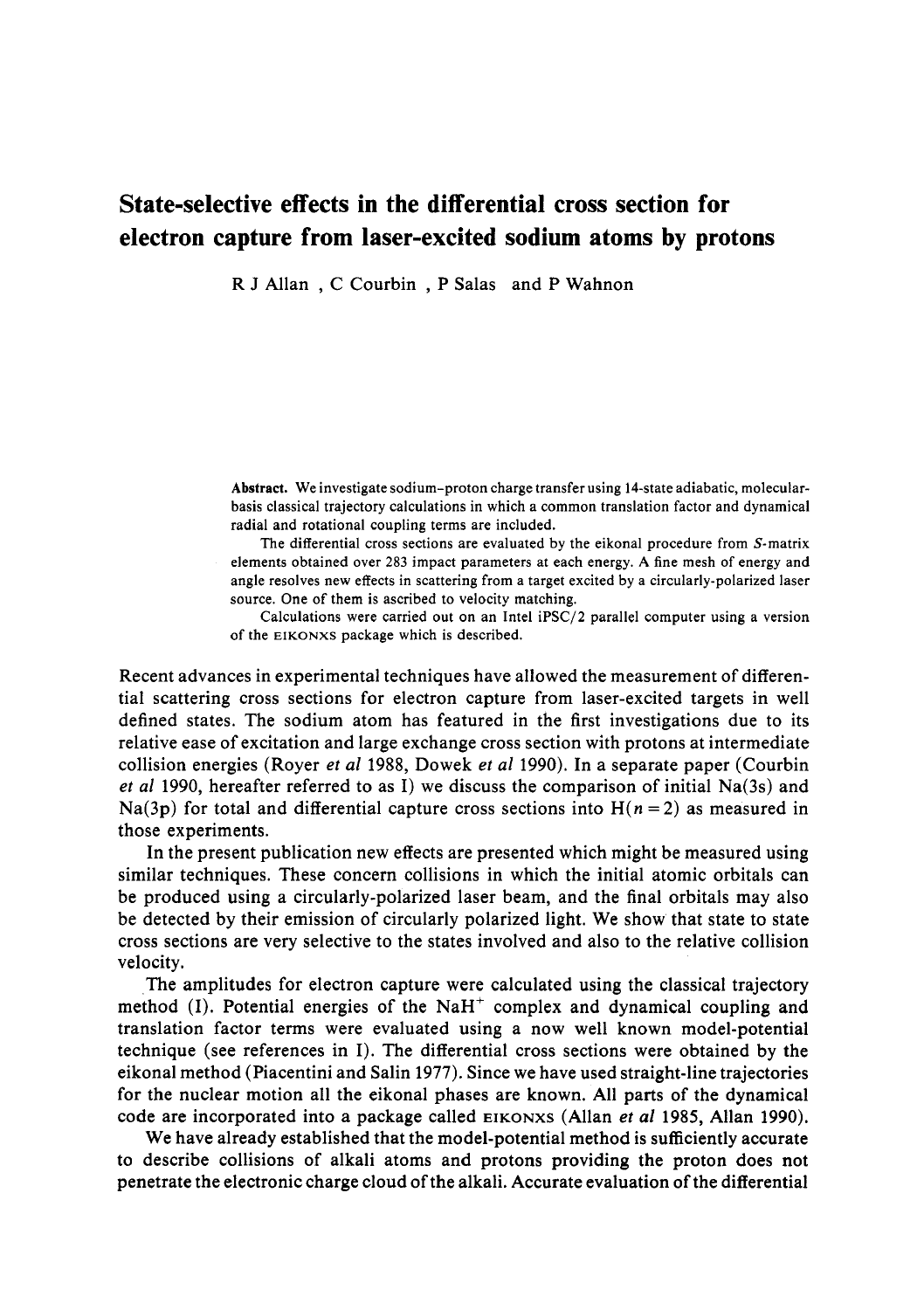scattering processes therefore requires only a sufficiently detailed computation of the dynamical quantities. This in general requires a large number of states to be included to account for excitation and exchange to higher levels (we took 14 states of positive symmetry with respect to reflection in the collision plane), and also requires the amplitudes to be calculated for a large number of impact parameters so that the eikonal transformation may be made accurately (we took up to 283 impact parameters in the present work).

The calculation described above would take around 6 h per energy on a conventional vector computer such as the Convex C220. To allow more 'interactive' study of the collision mechanism we needed to reduce this time and therefore ported the program package to a parallel machine.

The Intel iPSC/2 Parallel Hypercube computer is one of a range of high-performance, low-price multicomputers which has become available over the last few years. It is built from a number of independent computing engines each with memory, floating-point CPU and hardware to route data between them, connected as vertices of a hypercube (Intel 1989). These units operate concurrently, with synchronization and exchange of data by messages (see, for instance, Allan (1989) or Allan *et al* (1990) for a description of some general programming techniques). Use of such a locally affordable machine allows large-scale computation and data analysis (for instance on graphics workstations) which would previously have required national resources.

Effective parallelization of our collision code was achieved by farming out different impact-parameter calculations to different processors. Since the entire code and data fits comfortably within the allowed 4 Mbyte memory per node of the Intel machine this is rather easy and yields an asymptotic linear speedup with increasing number of processors. Some overhead is seen in reading the molecular data, which is needed by all processors, as mentioned by Allan and Courbin (1989). The values of transition amplitudes for all impact parameters are stored in files on the Intel concurrent file system (Moody 1989) for use by other modules of the program.

One such is the DIFFXS module which evaluates the eikonal differential cross sections (Dcs). Parallelization of this is achieved by giving each processor a different initial and final condition to work with. This is not the most efficient method, but has been adequate in the present work. Thus each processor reads the data and calculates all scattering angles. Results are stored in a file on the host computer (System Resource Manager) for later analysis.

The first part of the scalar code was found to be four times faster on 32 Intel processors as compared with a sequential version running on one processor of a Convex C220 (Allan and Courbin 1989).

The transition amplitudes and cross sections are obtained between states defined in the molecular frame and have to be projected into the fixed frame of observation. This projection is achieved using equation (4) of Wahnon *et al* (1988) in the case of p states to obtain the circularly polarized states in the collision plane,  $|np_{-1}\rangle$  or  $|np_{+1}\rangle$ . These atomic states would be excited by a left or right circularly polarized laser beam respectively, propagating perpendicular to the collision plane in the direction of the positive laboratory-fixed quantization axis.

Probabilities of transitions with different initial and final polarization directions are shown in figure 1  $(a)-(d)$ . The four figures are remarkably different, especially in the region of the long-range scattering ridge at  $b = 13.5 a_0$ . This ridge is present in the surfaces starting from a left circularly polarized target  $|p_{-1}\rangle$ , but almost completely absent from those from a right circularly polarized one  $|p_{+1}\rangle$ , having been replaced by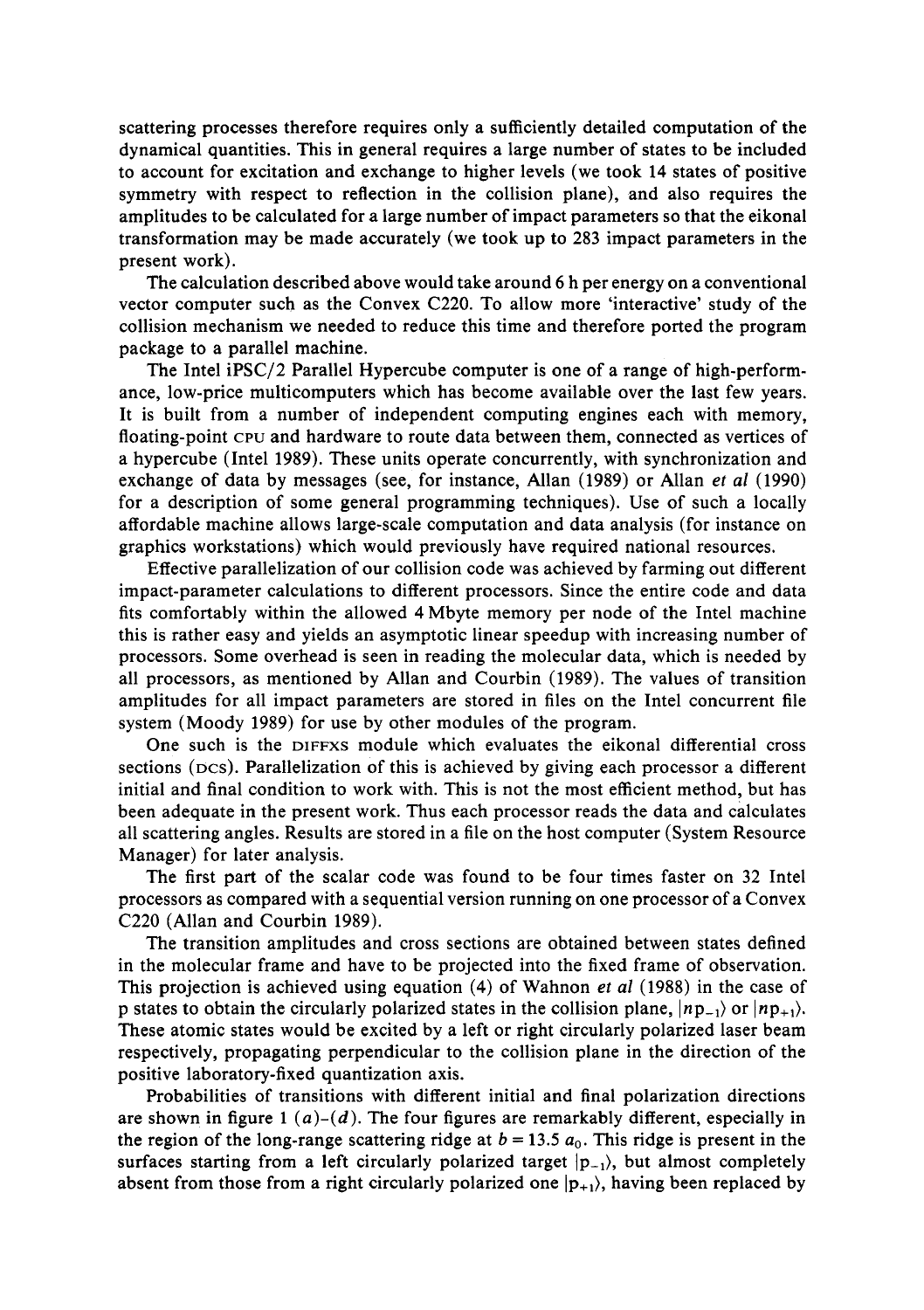

Figure 1. Probabilities for electron capture from initial circularly polarized Na(3p) states to final circularly polarized H(2p) states plotted as a function of collision velocity from 0.1 to 0.46 au and impact parameter from 3 to 24  $a_0$ . (a)  $|p_{-1}\rangle$  to  $|p_{-1}\rangle$  polarization in the collision plane,  $|p_{-1}\rangle$  corresponding to the same rotation direction as the internuclear axis (see text), (b)  $|p_{-1}\rangle$  to  $|p_{+1}\rangle$ , (c)  $|p_{+1}\rangle$  to  $|p_{-1}\rangle$ , (d)  $|p_{+1}\rangle$  to  $|p_{+1}\rangle$ .

a dominant ridge at  $b = 9a_0$ . Not surprisingly the scattering features move towards higher impact parameter for the lower velocities as the longer interaction time strengthens the otherwise weak long-range scattering.

The most selective surface is for the  $|np_{-1}\rangle$  to  $|np_{-1}\rangle$  scattering, in which the long-range peak is most pronounced at  $v = 0.27$  au.

Preparing Na(3p) with circularly polarized light, the collision plane being perpendicular to the laser beam, a classical point of view would predict that the charge exchange would take place with largest probability (for instance at  $\theta > 0$  with an average repulsive trajectory) when the electron in the initial orbit had an angular velocity in the same sense as the incident proton (the  $|3p_{-1}\rangle$  state in our notation) and about the same order of magnitude, compared with the other sense of rotation of the electron. The velocity of the electron in the  $|3p_{\pm 1}\rangle$  states is  $v_{3p} = 0.33$  au, the corresponding energy of the incident proton is approximately  $E = 3$  keV for matching of the velocities. This compares well with the position of the peak in figure  $1(a)$  which appears to be at a relative velocity of  $v = 0.27$  au.

This matching can only happen for the case of the initial orbital angular momentum in the same sense as the nuclear axis rotation,  $|p_{-1}\rangle$  and is the primary mechanism by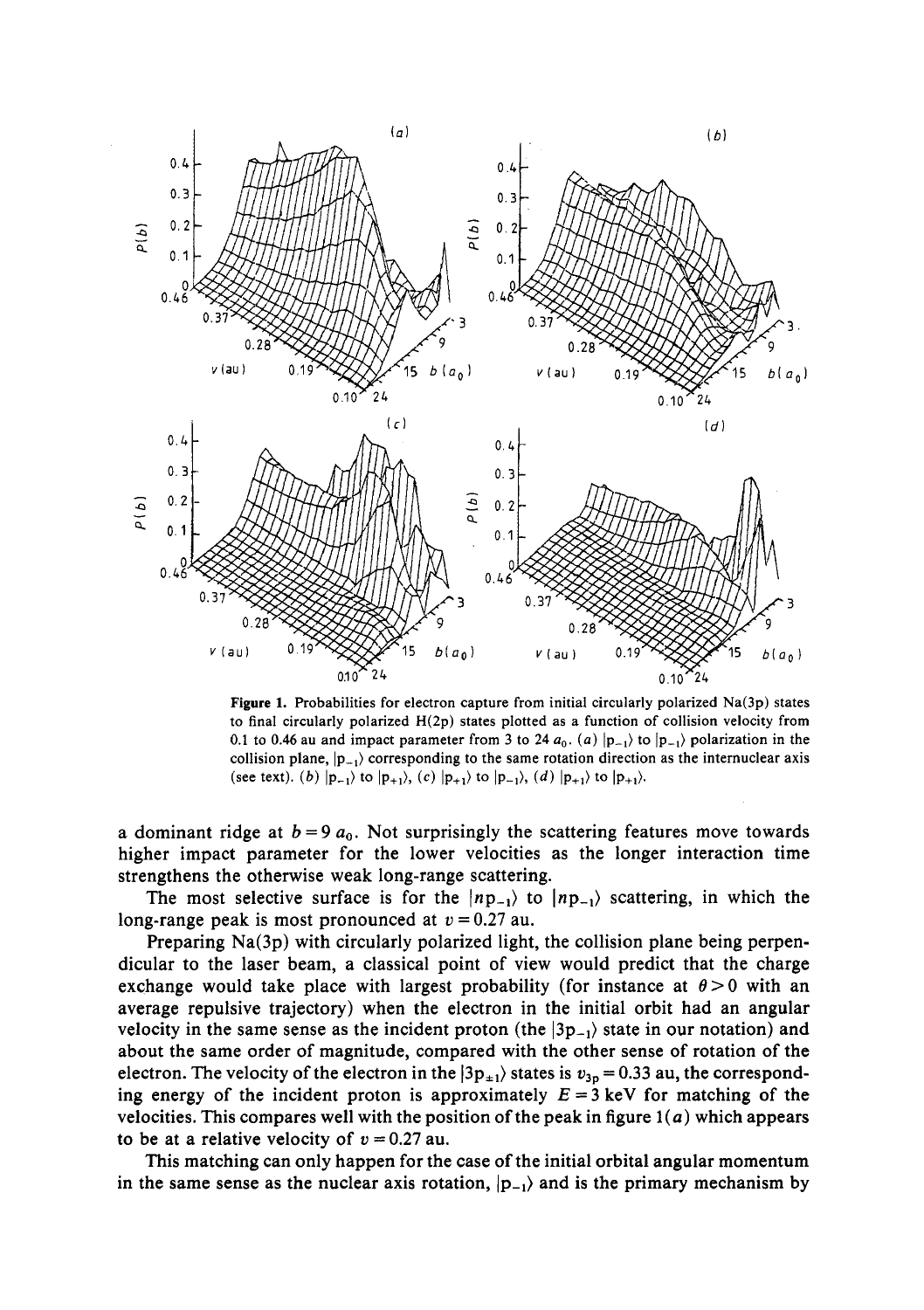which the electron may remain between the nuclei long enough to be captured, therefore there is a long-range ridge in figure  $1(a)$  and  $(b)$  but not in  $1(c)$  and  $(d)$ . Transfer takes place over a long distance and mixes the relative phase of the  $\sigma$  and  $\pi$  orbitals formed on the second centre.

A secondary post-collisional effect influences the probability of forming a final  $|p_{-1}\rangle$  or  $|p_{+1}\rangle$  orbital from  $|p_{-1}\rangle$  at long range and has been identified by Kohmoto and Fano (1981) and Hermann and Hertel (1980) among others. The H(2p) charge cloud will tend to preferentially rotate following the positively charged Na<sup>+</sup> ion, and therefore will tend to be also a  $|p_{-1}\rangle$  state. In general, for charge transfer with velocity matching, the final orbital rotation will preferentially be in the same sense as the initial one due to this effect. We note however that there is still some  $|p_{+1}\rangle$  formation around  $b = 13.5 a_0$ although with lower probability.

For short-range collisions around  $b = 3 a_0$  there is an increased probability for transitions which change the sign of the polarization (figure *1(b)* and (c)) compared with the others near to the matching velocity. Explanation of this is in terms of the molecular orbital data. In this velocity range the effect of rotational coupling is strong. Consider the coupling terms:

$$
\langle 3p_{-1}|iL_{y}|2p_{+1}\rangle = (\langle 3p\pi|iL_{y}|2p\sigma\rangle + \langle 3p\sigma|iL_{y}|2p\pi\rangle)i/2
$$

and

$$
\langle 3p_{-1}|iL_y|2p_{-1}\rangle = -(\langle 3p\pi|iL_y|2p\sigma\rangle - \langle 3p\sigma|iL_y|2p\pi\rangle)i/2.
$$

Inspection of the numerical data shows that the two molecular coupling terms on the right-hand side have approximately the same magnitude and are of the same sign for small impact parameters. Thus the first combination will predominate. Similarly the  $|3p_{+1}\rangle$  to  $|2p_{-1}\rangle$  transition is more probable than the  $|3p_{+1}\rangle$  to  $|2p_{+1}\rangle$  transition. This may be fortuitous and could be different in other collision systems and for other combinations of states.

At low velocity, for the short-range collisions, it appears that the initial wavefunction retains its character but just changes its origin to the other nucleus for charge transfer. There is likely to be a small rotation of the orbitals following the internuclear axis due to the lock-in effect (e.g. Allan *et al* 1985) but there is no change of phase between  $\sigma$ and  $\pi$ . Thus there is a low-velocity peak in the  $|3p_{-1}\rangle$  to  $|2p_{-1}\rangle$  and  $|3p_{+1}\rangle$  to  $|2p_{+1}\rangle$ transitions.

There is certainly no single explanation for all the features in figure 1, and numerical calculations cannot be avoided.

Using the parallel implementation of the EIKONXS program we have been able to obtain the first detailed results of differential cross sections for initially and finally circularly polarized states. Our results substantiate the above conclusions, that is, there is a strong dependence on the sign of the initial and final circular polarization with respect to the sign of the angular momentum of the nuclei. This effect should therefore be observable with sufficient angular resolution, although there are as yet no experimental results, so a detailed discussion would be of little value.

We do however illustrate the effect of the initial condition on the electron capture to the summed  $H(n = 2)$  states in the differential cross sections at  $v = 0.14$  au for the two different initial states  $|3p_{+1}\rangle$  and  $|3p_{-1}\rangle$ . Figure 2 shows that the initial  $|3p_{-1}\rangle$  state leads to a much bigger cross section at angles  $\theta_{cm}$  < 0.15° in accordance with the increased transition probability due to velocity matching at large impact parameters.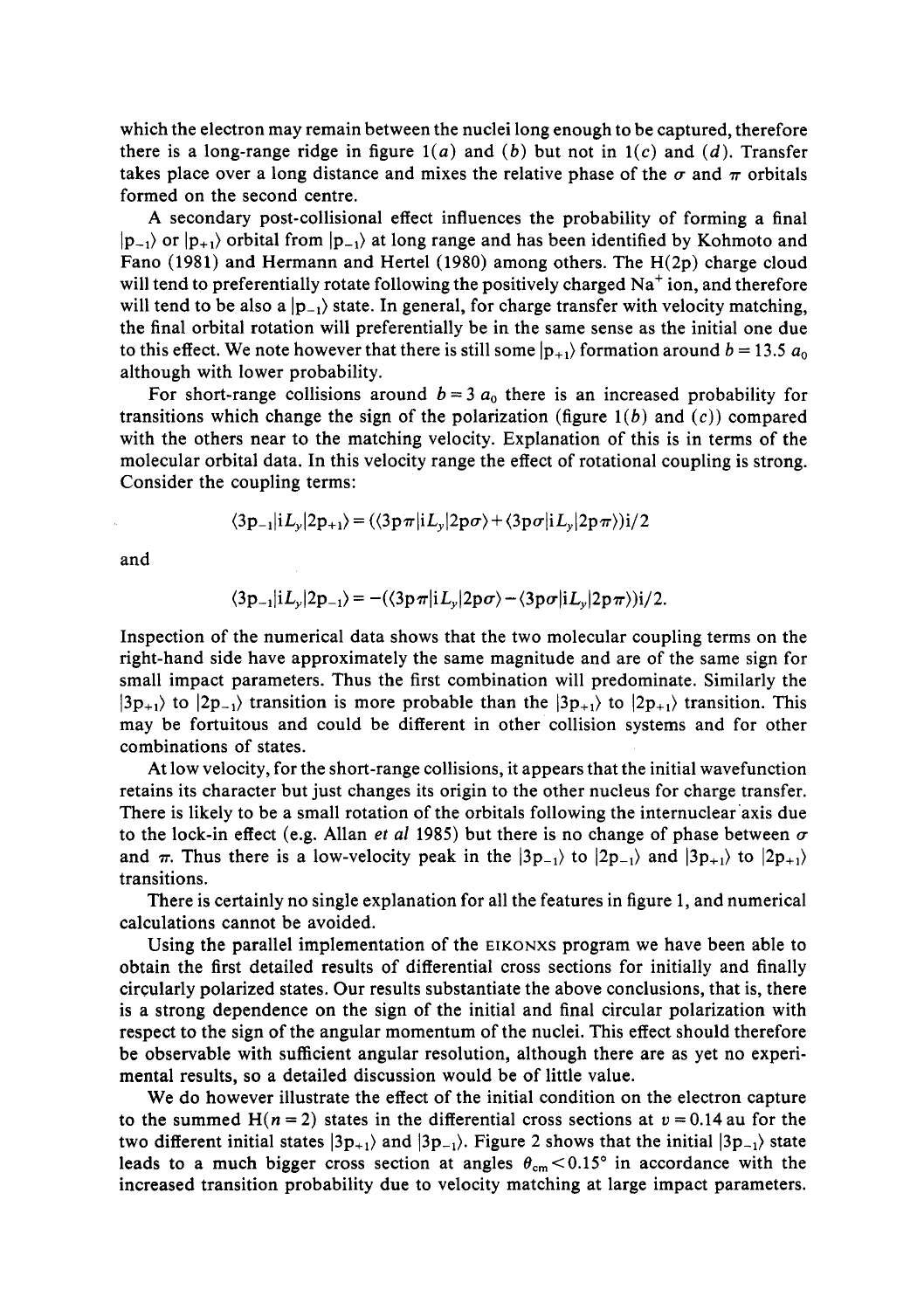

Figure 2. Differential cross sections for  $-\text{initial } |3p_{-1}\rangle$  state,  $---$  initial  $|3p_{+1}\rangle$  state at  $v = 0.141$  au ( $E = 500$  eV) but now summed over final states H( $n = 2$ ).

Experimental resolution is likely to be around  $\Delta\theta_{lab} = 0.1^{\circ}$  (Royer *et al* 1988),  $\Delta\theta_{cm} \approx$ 0.104°, for such measurements, which would emphasize this low-angle region. Confirmation of our predictions may therefore still be achieved. For the higher velocity of *v =* 0.27 au closer to the full matching condition the relevant scattering angles would be four times smaller, and the effects may not currently be observable.

We have applied the molecular quasi-classical treatment to describe charge transfer from a circularly polarized laser-excited target. Results for the probability distributions and differential cross section predict some large new effects in these collisions. It is hoped that our findings will stimulate increased experimental effort to increase the understanding of the charge-transfer mechanism.

Calculations in this paper were carried out on the 64-node Intel iPSC/2 computer at Daresbury Laboratory. We thank the Royal Society and CNRS for financial support enabling C Courbin to visit Daresbury from September 1987 to September 1988, and the Comunidad de Madrid for supporting P Salas during his visits to Daresbury in 1987 and 1988. This work was also partially supported under EEC CODEST contract nos ST2J-0290-C(EDB) and ST2J-0033-1-UK and the Spanish DGICyT contract no PS 87-0097.

## **References**

- Allan R J 1989 FORTRAN-77 programming of parallel computers *Daresbury Laboratory Technical Memorandum* DL/SA/TM61T
- Allan R J 1990 Documentation of the EIKONXS package *Daresbury Laboratory Technical Memorandum*  DL/SC1/TM69T
- Allan R J, Bahring A and Hanssen J 1985 *J. Phys. B: At. Mol. Phys.* 18 1999-2019
- Allan R J and Courbin C 1989 *Daresbury Laboratory Annual Report, TCS Appendix* pp 70-1
- Allan R J, Heck L and Zurek S 1990 *Comput. Phys. Commun.* 59 325-44
- Courbin C, Allan R J, Salas P and Wahnon P 1990 *J. Phys. B: At. Mol. Opt. Phys.* submitted
- Dowek D, Houver J C, Pommier J, Richter C, Royer T, Andersen N and Palsdottir B 1990 *Phys. Rev. Lett.*  64 1713-16
- Hermann H W and Hertel I V 1980 *J. Phys. B: At. Mol. Phys.* 13 4285-97